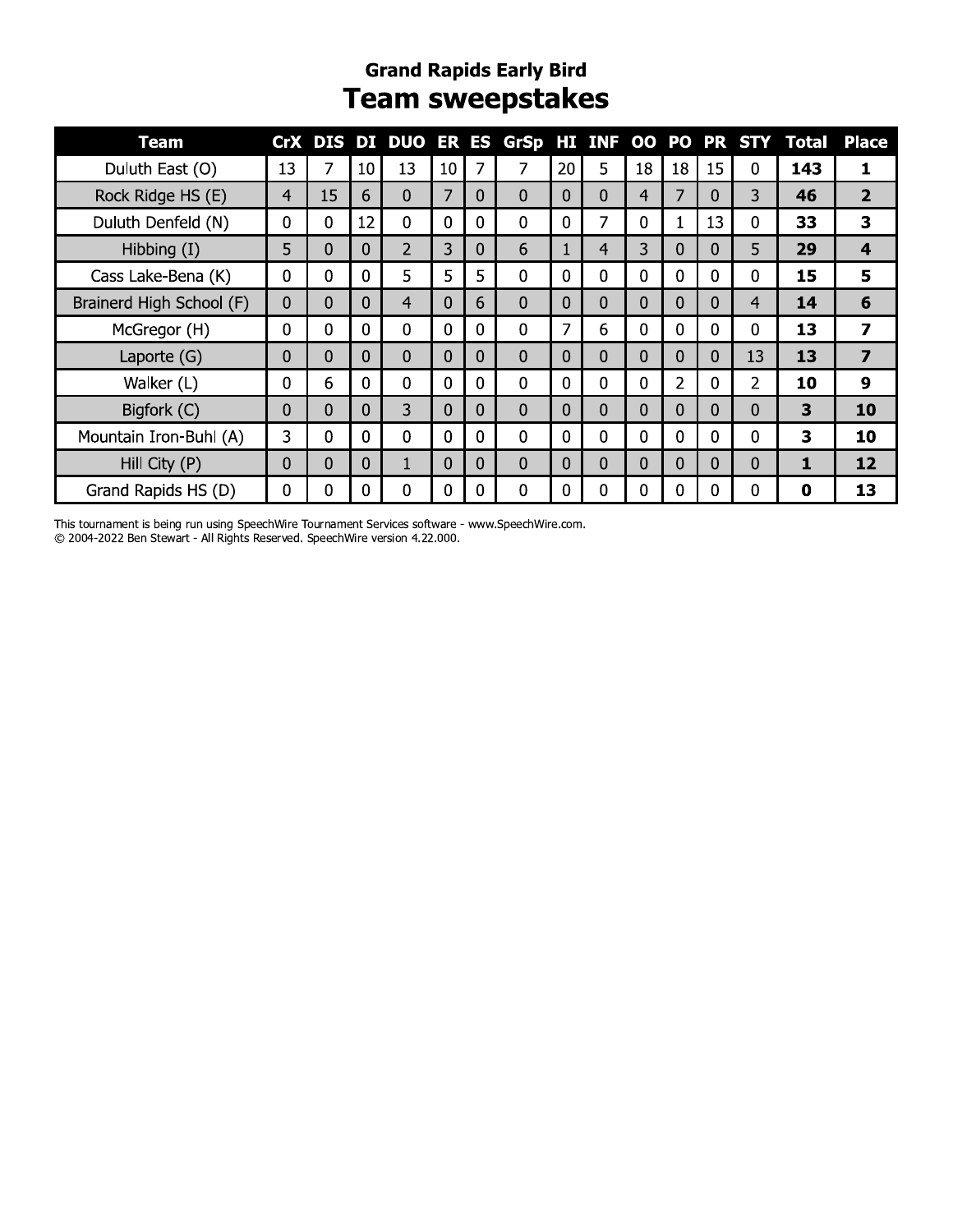## **Grand Rapids Early Bird Creative Expression**

| <b>Code</b>    | Team               | Competitor(s)      |        | Prelims               |       | Rank  | Recips | Spkr.  | <b>Head to</b> | Prelim |
|----------------|--------------------|--------------------|--------|-----------------------|-------|-------|--------|--------|----------------|--------|
|                |                    |                    |        |                       |       | total |        | points | head           | result |
| A1             | Mountain Iron-Buhl | Olivia Johnson     |        | $5(94)$ 5 (91) 5 (90) |       | 15    | 0.60   | 275    |                | 5      |
| E1             | Rock Ridge HS      | Christina Louks    | (4(95) | 4(93)                 | 4(91) | 12    | 0.75   | 279    |                | 4      |
| I <sub>1</sub> | Hibbing            | Audrey Johnson     | 3(96)  | (97)                  | 3(92) |       | 1.67   | 285    |                | 3      |
| O <sub>1</sub> | <b>Duluth East</b> | Amma Okoro         | 1(98)  | 3(95)                 | (94)  | 5     | 2.33   | 287    |                |        |
| O <sub>2</sub> | <b>Duluth East</b> | Zhaina Gizas Smith |        | $2(97)$ $2(96)$       | 2(93) | 6     | 1.50   | 286    |                | י      |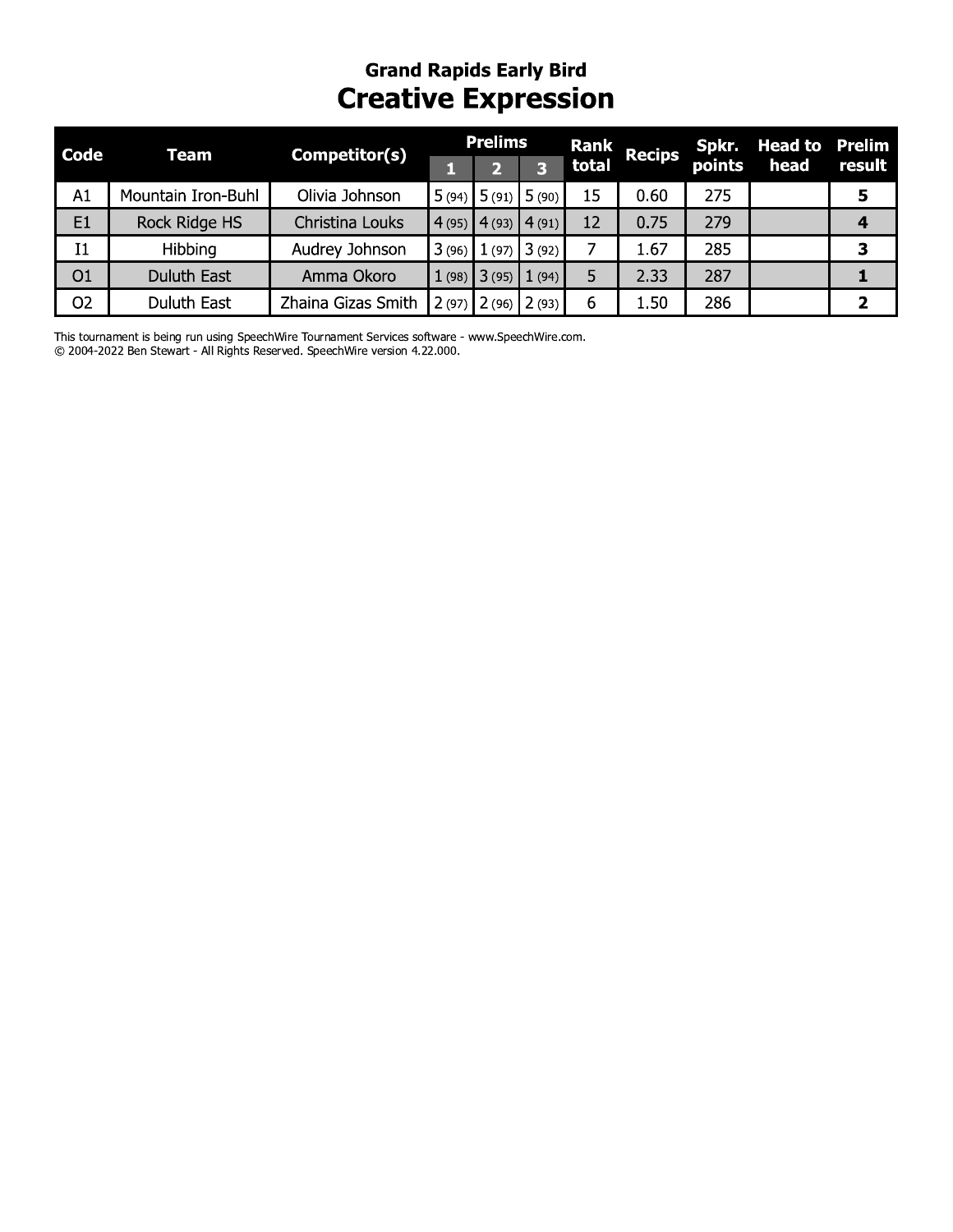### **Grand Rapids Early Bird<br>Discussion**

| <b>Code</b>    | <b>Team</b>          | Competitor(s)                 |       | <b>Prelims</b>  |        | <b>Rank</b>    | <b>Recips</b> | Spkr.  | <b>Head to</b> | <b>Prelim</b>           |
|----------------|----------------------|-------------------------------|-------|-----------------|--------|----------------|---------------|--------|----------------|-------------------------|
|                |                      |                               | н     | $\mathbf{D}$    | 3      | total          |               | points | head           | result                  |
| D <sub>1</sub> | Grand Rapids HS      | Griffin Raitanen              | 4(95) | 5(89)           | 5(91)  | 14             | 0.65          | 275    |                | 11                      |
| E <sub>1</sub> | <b>Rock Ridge HS</b> | Eli Boe                       |       | $1(97)$ 2(97)   | 1(97)  | $\overline{4}$ | 2.50          | 291    |                | 1                       |
| E <sub>2</sub> | Rock Ridge HS        | Abbie Sundich                 |       | $1(98)$ 2(98)   | 2(96)  | 5.             | 2.00          | 292    |                | $\overline{2}$          |
| E <sub>3</sub> | Rock Ridge HS        | <b>Tyler Schriber</b>         |       | $5(85)$ 4 (94)  | 1(99)  | 10             | 1.45          | 278    |                | 6                       |
| L1             | Walker               | Ada Muller                    | 2(96) | 1(99)           | 13(95) | 6              | 1.83          | 290    |                | 3                       |
| L2             | Walker               | Natalie Resch-Seely           |       | $3(96)$ $3(96)$ | 5(92)  | 11             | 0.87          | 284    |                | $\overline{\mathbf{z}}$ |
| L <sub>3</sub> | Walker               | Deacon Cobbs                  |       | $4(91)$ 5 (93)  | 3(95)  | 12             | 0.78          | 279    |                | 8                       |
| O <sub>2</sub> | Duluth East          | <b>Rexander Troche-Torres</b> |       | $2(97)$ $1(98)$ | 4(93)  | $\overline{7}$ | 1.75          | 288    |                | 4                       |
| O <sub>3</sub> | <b>Duluth East</b>   | Macey Kelley                  |       | $3(93)$ $3(95)$ | 2(98)  | 8              | 1.17          | 286    |                | 5                       |
| P1             | <b>Hill City</b>     | <b>Emmett Bray</b>            |       | $5(90)$ $5(90)$ | 5(88)  | 15             | 0.60          | 268    |                | 12                      |
| P <sub>2</sub> | Hill City            | Madilyn Swanson               | 5(90) | 4(94)           | 15(93) | 14             | 0.65          | 277    |                | 9                       |
| P <sub>3</sub> | <b>Hill City</b>     | <b>Brooklyn Swanson</b>       | 5(89) | 5(92)           | 4(94)  | 14             | 0.65          | 275    | W              | 10                      |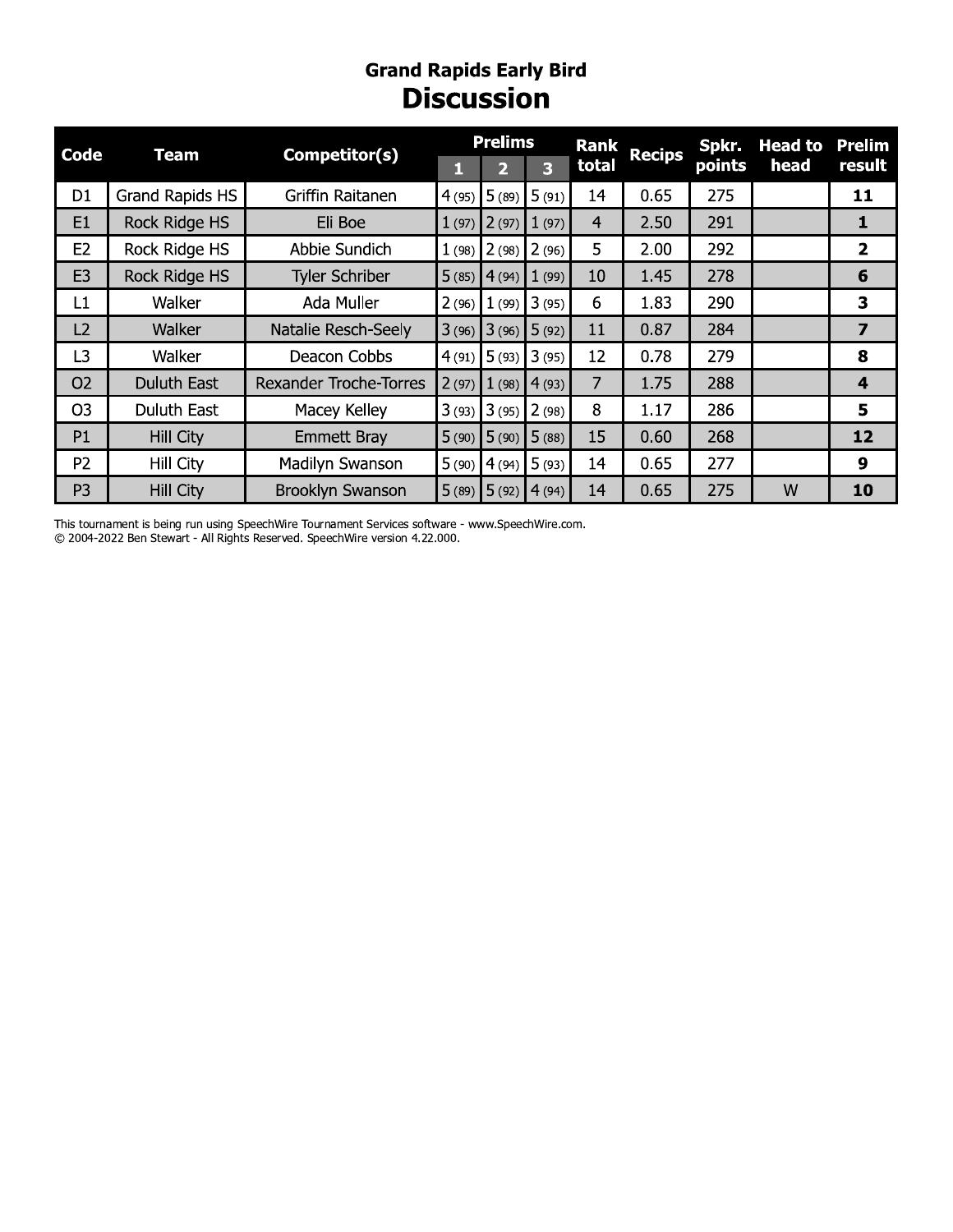### Grand Rapids Early Bird<br>Dramatic Interpretation

| <b>Code</b>    | <b>Team</b>           | Competitor(s)           |       | <b>Prelims</b> |                         | <b>Rank</b>    | <b>Recips</b> | Spkr.  | <b>Head to</b> | <b>Prelim</b>           |
|----------------|-----------------------|-------------------------|-------|----------------|-------------------------|----------------|---------------|--------|----------------|-------------------------|
|                |                       |                         | П     | 2              | $\overline{\mathbf{3}}$ | total          |               | points | head           | result                  |
| A2             | Mountain Iron-Buhl    | Shane Geiger            | 4(92) | 2(92)          | 4(93)                   | 10             | 1.00          | 277    |                | 10                      |
| E1             | Rock Ridge HS         | <b>Ellie Norvitch</b>   | 3(94) | 1(99)          | 1(98)                   | 5              | 2.33          | 291    |                | $\overline{2}$          |
| E <sub>2</sub> | Rock Ridge HS         | Alley Anderson          | 4(93) | 4(90)          | 3(96)                   | 11             | 0.83          | 279    |                | 11                      |
| H1             | McGregor              | Kaitlyn Warner          | 3(94) | 3(91)          | 3(90)                   | 9              | 1.00          | 275    |                | $\boldsymbol{9}$        |
| I1             | Hibbing               | Abigail Niemi           | 4(91) | 4(95)          | 5(90)                   | 13             | 0.70          | 276    |                | 13                      |
| L2             | Walker                | <b>Madison Kendrick</b> | 3(94) | 4(95)          | 2(95)                   | 9              | 1.08          | 284    |                | 8                       |
| N1             | Duluth Denfeld        | Tessa Schauer           | 1(98) | 2(98)          | 2(97)                   | 5              | 2.00          | 293    |                | 3                       |
| N <sub>2</sub> | <b>Duluth Denfeld</b> | Reagan Kern             | 1(96) | 1(98)          | 2(97)                   | $\overline{4}$ | 2.50          | 291    |                | $\mathbf{1}$            |
| O <sub>2</sub> | Duluth East           | Joseph Warner           | 2(96) | 1(96)          | 3(96)                   | 6              | 1.83          | 288    |                | 5                       |
| O <sub>3</sub> | Duluth East           | Addy Hagen              | 5(90) | 3(96)          | 4(88)                   | 12             | 0.78          | 274    |                | 12                      |
| O <sub>4</sub> | Duluth East           | Beron De Armond         | 1(98) | 2(97)          | 4(95)                   | 7              | 1.75          | 290    |                | 6                       |
| O <sub>5</sub> | Duluth East           | Saige Mattson           | 2(96) | 3(97)          | 1(98)                   | 6              | 1.83          | 291    |                | $\overline{\mathbf{4}}$ |
| O <sub>6</sub> | Duluth East           | Cici Stender            | 2(95) | 5(92)          | 1(98)                   | 8              | 1.70          | 285    |                | 7                       |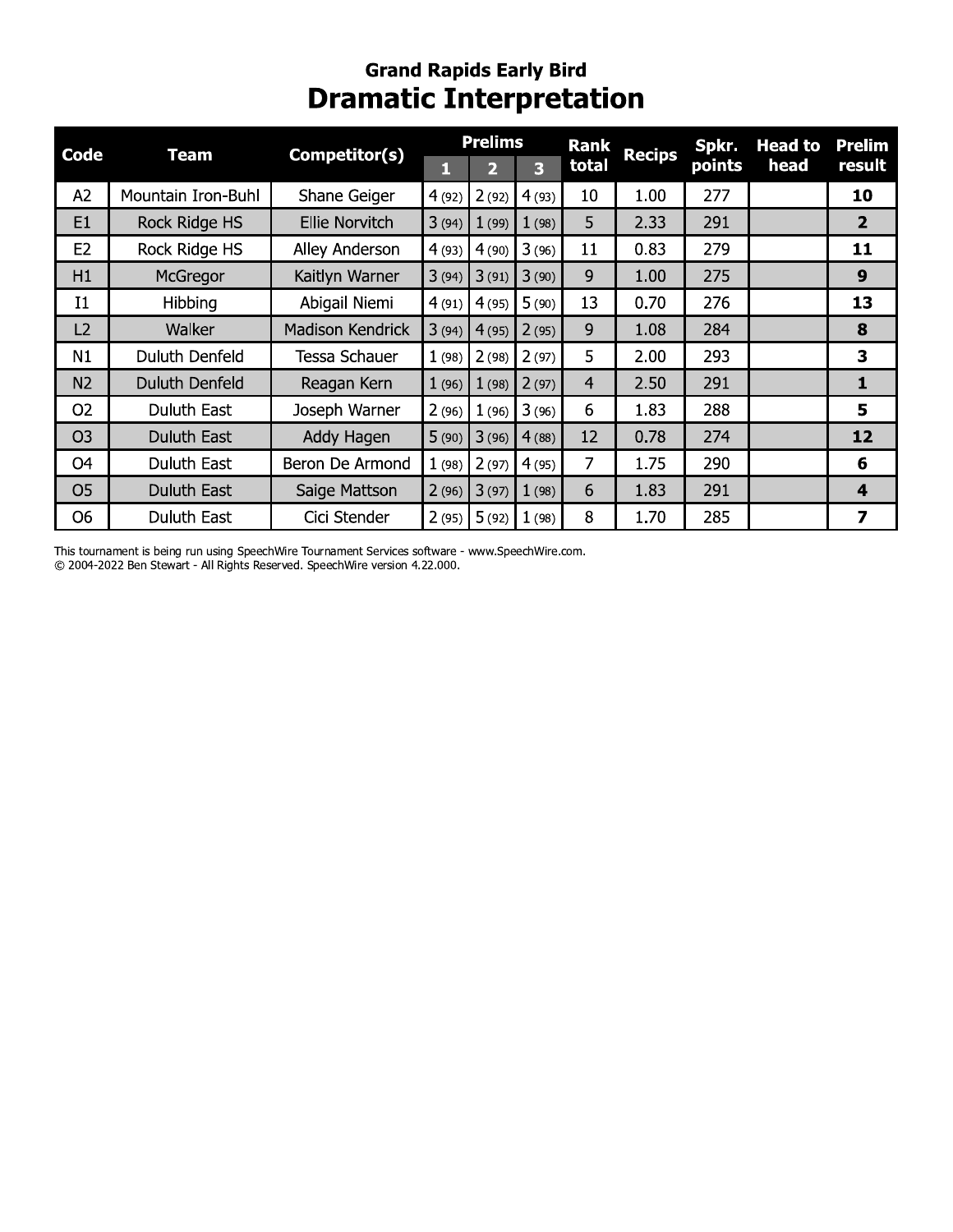### **Grand Rapids Early Bird Duo Interpretation**

| <b>Code</b>    | <b>Team</b>                    | Competitor(s)                                |                        | <b>Prelims</b> |           | <b>Rank</b>    | <b>Recips</b> | Spkr.  | <b>Head</b> | Prelim                  |
|----------------|--------------------------------|----------------------------------------------|------------------------|----------------|-----------|----------------|---------------|--------|-------------|-------------------------|
|                |                                |                                              | Ы                      |                | 3         | total          |               | points | to<br>head  | result                  |
| C1             | <b>Bigfork</b>                 | Andrew Haataja and Ana Haataja               | 4<br>(95)              | 3<br>(95)      | 2<br>(96) | q              | 1.08          | 286    |             | 5                       |
| F1             | <b>Brainerd High</b><br>School | Maxwell Johnson-Ding and Jayley<br>Andresen  | $\overline{2}$<br>(97) | 2<br>(97)      | 2<br>(95) | 6              | 1.50          | 289    |             | 4                       |
| I <sub>1</sub> | Hibbing                        | Corbin Giroux and Audrey Johnson             | 2<br>(94)              | 4<br>(90)      | 3<br>(94) | 9              | 1.08          | 278    |             | 6                       |
| K1             | Cass Lake-Bena                 | Mackenzie Stoebner and Sophia<br><b>Finn</b> | (97)                   | (96)           | 3<br>(94) | 5              | 2.33          | 287    |             | 3                       |
| O1             | Duluth East                    | Cate Peterson and Sylvie Markham             | 3<br>(93)              | (98)           | (99)      | 5              | 2.33          | 290    |             | $\overline{\mathbf{2}}$ |
| <b>O2</b>      | <b>Duluth East</b>             | Maria Freese and Grace Rubin                 | (98)                   | 2<br>(94)      | (96)      | $\overline{4}$ | 2.50          | 288    |             |                         |
| P1             | Hill City                      | Allison Kimball and Destiny Hobson           | 3<br>(96)              | 3<br>(91)      | 4<br>(91) | 10             | 0.92          | 278    |             | 7                       |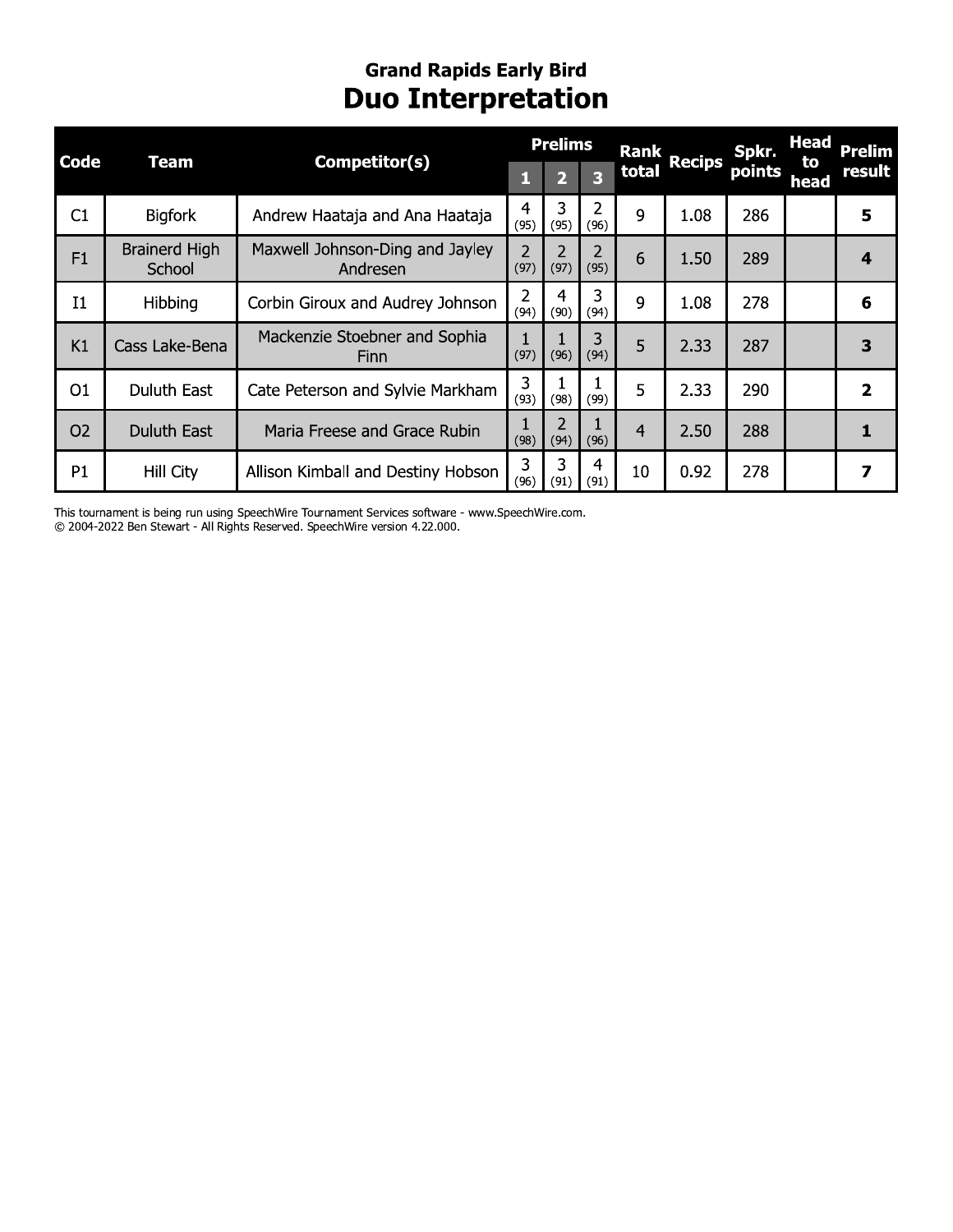#### **Grand Rapids Early Bird Extemporaneous Reading**

| <b>Code</b>    | Team               | Competitor(s)         |       | <b>Prelims</b> |        | Rank  | <b>Recips</b> | Spkr.  | <b>Head to</b> | Prelim |
|----------------|--------------------|-----------------------|-------|----------------|--------|-------|---------------|--------|----------------|--------|
|                |                    |                       |       |                | 3      | total |               | points | head           | result |
| E <sub>1</sub> | Rock Ridge HS      | <b>Ellie Norvitch</b> | 1(99) | 1(96)          | 1(100) |       | 3.00          | 295    |                |        |
| I <sub>1</sub> | Hibbing            | Naomi Ronning         | 5(90) | 5(88)          | 5(96)  | 15    | 0.60          | 274    |                | 5      |
| K1             | Cass Lake-Bena     | Mackenzie Stoebner    | 2(98) | 3(93)          | 3(98)  | 8     | 1.17          | 289    |                | 3      |
| O1             | <b>Duluth East</b> | Hannah Liddle         | 3(97) | 2(95)          | 2(99)  |       | 1.33          | 291    |                | 2      |
| O <sub>3</sub> | <b>Duluth East</b> | Azalea Steffes        | 4(95) | 4(91)          | 4(97)  | 12    | 0.75          | 283    |                | 4      |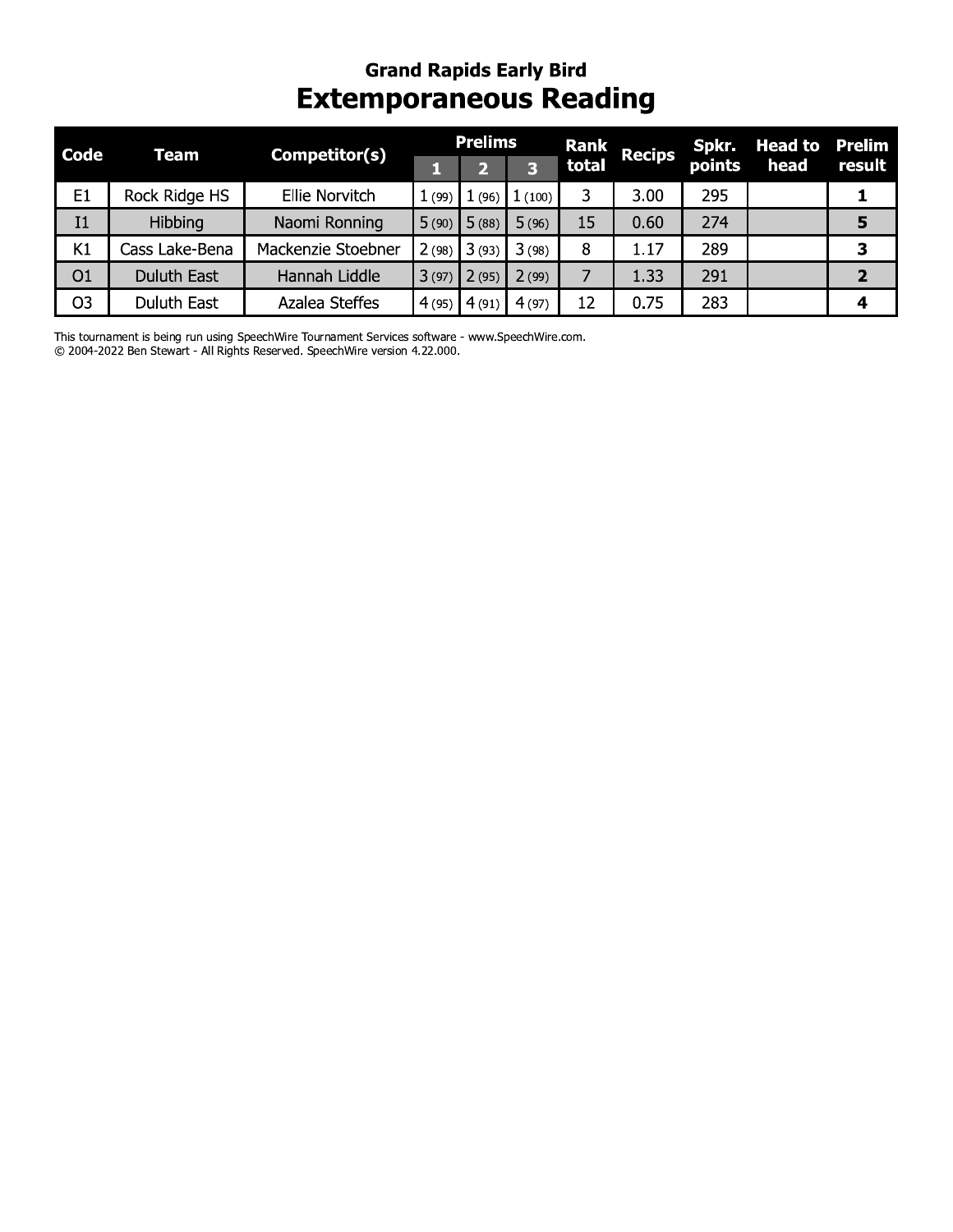### Grand Rapids Early Bird Extemporaneous Speaking

| Code | <b>Team</b>                 | Competitor(s)     |       | <b>Prelims</b>  |       | <b>Rank</b> | <b>Recips</b> |        | <b>Spkr. Head to Prelim</b> |              |
|------|-----------------------------|-------------------|-------|-----------------|-------|-------------|---------------|--------|-----------------------------|--------------|
|      |                             |                   |       |                 | 3     | total       |               | points | head                        | result       |
| F1   | <b>Brainerd High School</b> | Lydia Redepenning | 3(87) | $2(92)$ $2(94)$ |       |             | 1.33          | 273    |                             | $\mathbf{2}$ |
| K1   | Cass Lake-Bena              | Eowyn Post        | 2(91) | $3(90)$ 3(93)   |       | 8           | 1.17          | 274    |                             | 3            |
| O1   | <b>Duluth East</b>          | Eavan Bobbe       |       | $1(96)$ $1(97)$ | 1(97) | 3           | 3.00          | 290    |                             |              |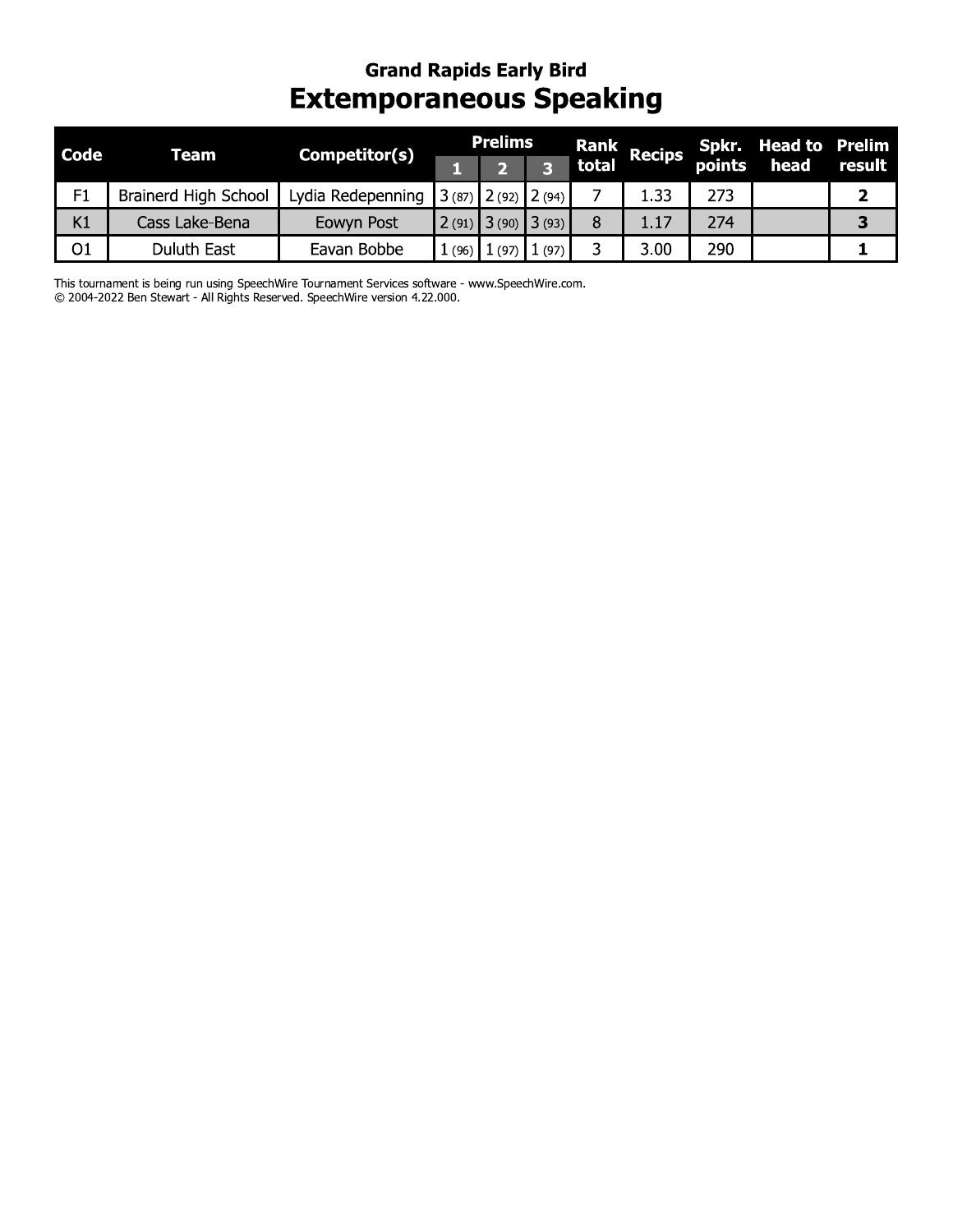#### **Grand Rapids Early Bird Great Speeches**

| <b>Code</b>    | Team        | Competitor(s)   |        | <b>Prelims</b> |      | <b>Rank</b> | <b>Recips</b> | Spkr.  | <b>Head to</b> | <b>Prelim</b> |
|----------------|-------------|-----------------|--------|----------------|------|-------------|---------------|--------|----------------|---------------|
|                |             |                 |        |                |      | total       |               | points | head           | result        |
| I <sub>1</sub> | Hibbing     | Madison Koschak | 2 (95) | (90)           | (98) |             | .50∆          | 283    |                |               |
| O <sub>1</sub> | Duluth East | Natalie Miller  | (99)   | (97)           | (99) |             | 3.00          | 295    |                |               |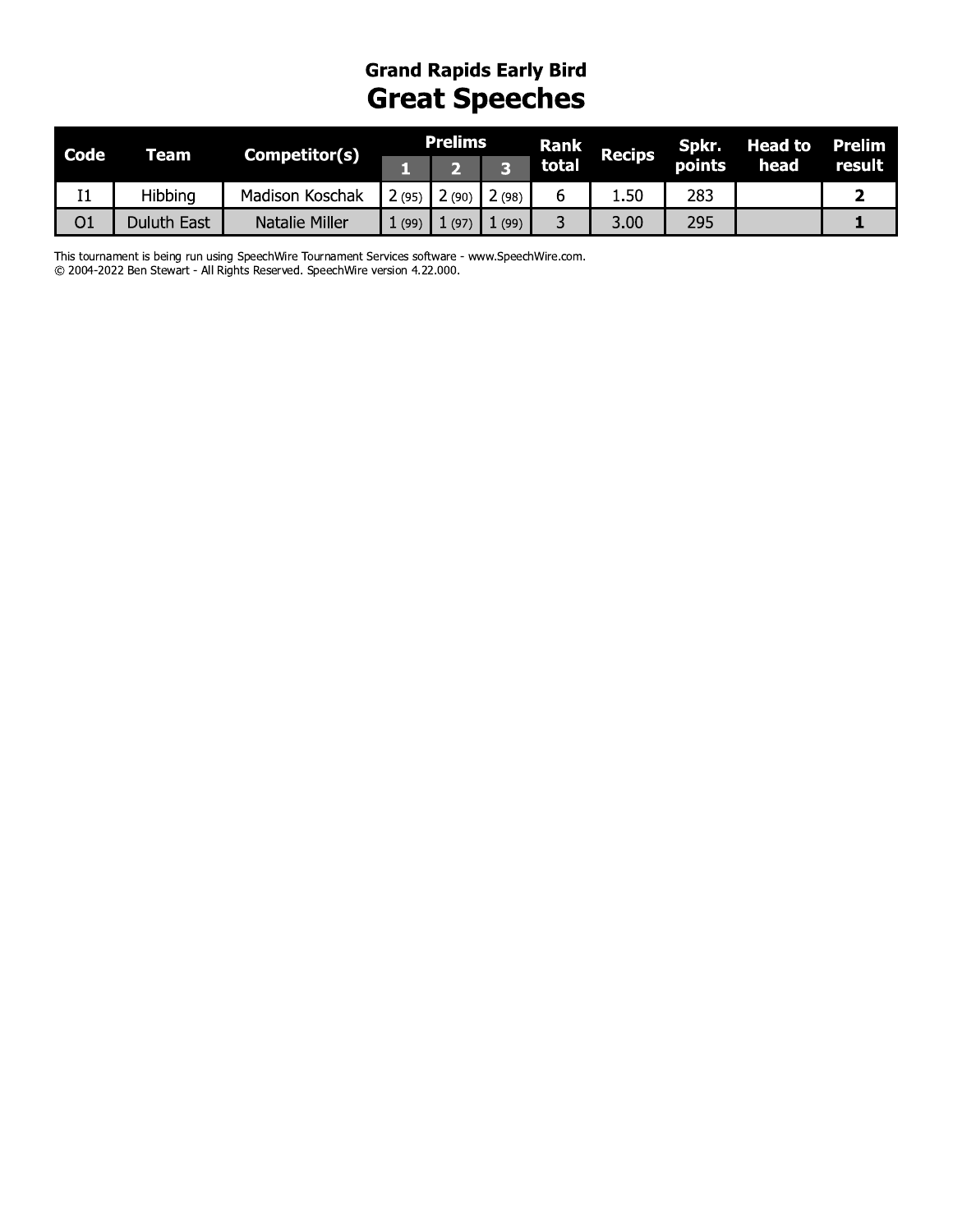#### **Grand Rapids Early Bird Humorous Interpretation**

|                |                    |                       |       | <b>Prelims</b> |       | <b>Rank</b> |               | Spkr.  | <b>Head to</b> | <b>Prelim</b>           |
|----------------|--------------------|-----------------------|-------|----------------|-------|-------------|---------------|--------|----------------|-------------------------|
| <b>Code</b>    | Team               | Competitor(s)         |       | 2              | 3     | total       | <b>Recips</b> | points | head           | result                  |
| E1             | Rock Ridge HS      | Jase Matuszak         | 3(95) | 5(93)          | 4(93) | 12          | 0.78          | 281    |                | $\boldsymbol{9}$        |
| G <sub>1</sub> | Laporte            | Aubree Katzenmeyer    | 4(92) | 4(94)          | 3(95) | 11          | 0.83          | 281    |                | 8                       |
| H1             | McGregor           | Gianna Farinella      | 3(93) | 4(92)          | 1(98) | 8           | 1.58          | 283    |                | 4                       |
| H <sub>2</sub> | McGregor           | Erin Ford             | 5(90) | 5(91)          | 5(92) | 15          | 0.60          | 273    |                | 10                      |
| H <sub>3</sub> | McGregor           | Madison Koerber       | 4(89) | 1(98)          | 3(94) | 8           | 1.58          | 281    |                | 5                       |
| I1             | Hibbing            | Sophie Skalsky        | 5(85) | 2(94)          | 4(94) | 11          | 0.95          | 273    |                | $\overline{\mathbf{z}}$ |
| O <sub>1</sub> | <b>Duluth East</b> | Harper Deasy          | 1(99) | 3(93)          | 2(96) | 6           | 1.83          | 288    |                | 3                       |
| O <sub>2</sub> | <b>Duluth East</b> | <b>Arthur Calinao</b> | 2(96) | 3(96)          | 5(90) | 10          | 1.03          | 282    |                | 6                       |
| O <sub>3</sub> | <b>Duluth East</b> | Amma Okoro            | 1(97) | 1(95)          | 2(97) | 4           | 2.50          | 289    |                | 1                       |
| O <sub>4</sub> | <b>Duluth East</b> | <b>Alex Risdal</b>    | 2(95) | 2(97)          | 1(98) | 5           | 2.00          | 290    |                | $\overline{2}$          |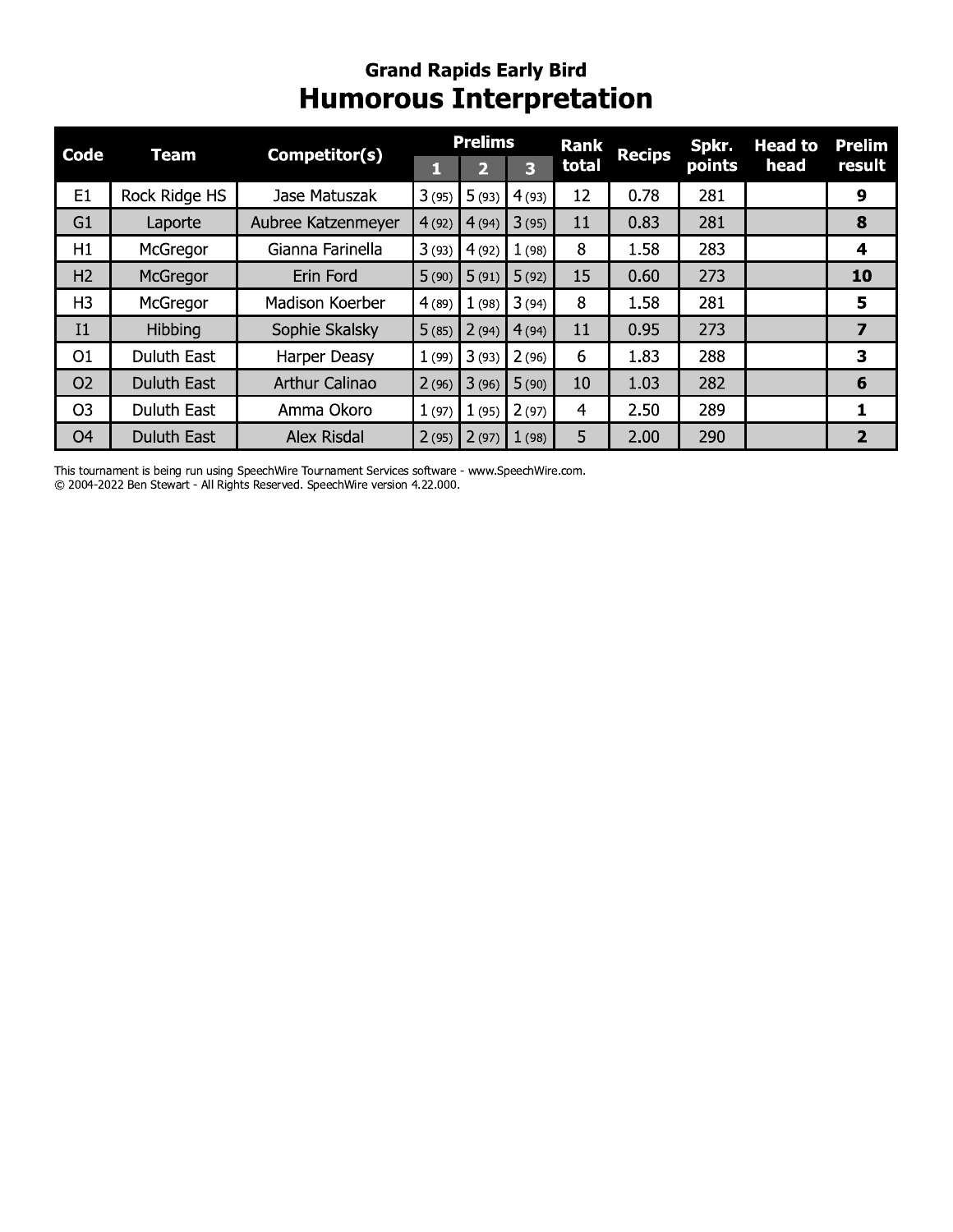### Grand Rapids Early Bird **Informative Speaking**

| <b>Code</b>    |                | Competitor(s)   |       | <b>Prelims</b> |       | <b>Rank</b> | <b>Recips</b> | Spkr.  | <b>Head to</b> | <b>Prelim</b>           |
|----------------|----------------|-----------------|-------|----------------|-------|-------------|---------------|--------|----------------|-------------------------|
|                | <b>Team</b>    |                 | 1     | $\mathbf{Z}$   | 3     | total       |               | points | head           | result                  |
| H1             | McGregor       | Morgan Creswell | 3(95) | 2(97)          | 2(96) | 7           | 1.33          | 288    |                | $\overline{\mathbf{2}}$ |
| I <sub>1</sub> | Hibbing        | Sam Hardy       | 4(90) | 4(90)          | 4(91) | 12          | 0.75          | 271    |                | 4                       |
| N1             | Duluth Denfeld | Marley Bugbee   | 1(98) | 1(98)          | 1(97) | 3           | 3.00          | 293    |                | 1                       |
| O <sub>1</sub> | Duluth East    | Faye Jaudines   | 2(96) | 3(94)          | 3(95) | 8           | 1.17          | 285    |                | 3                       |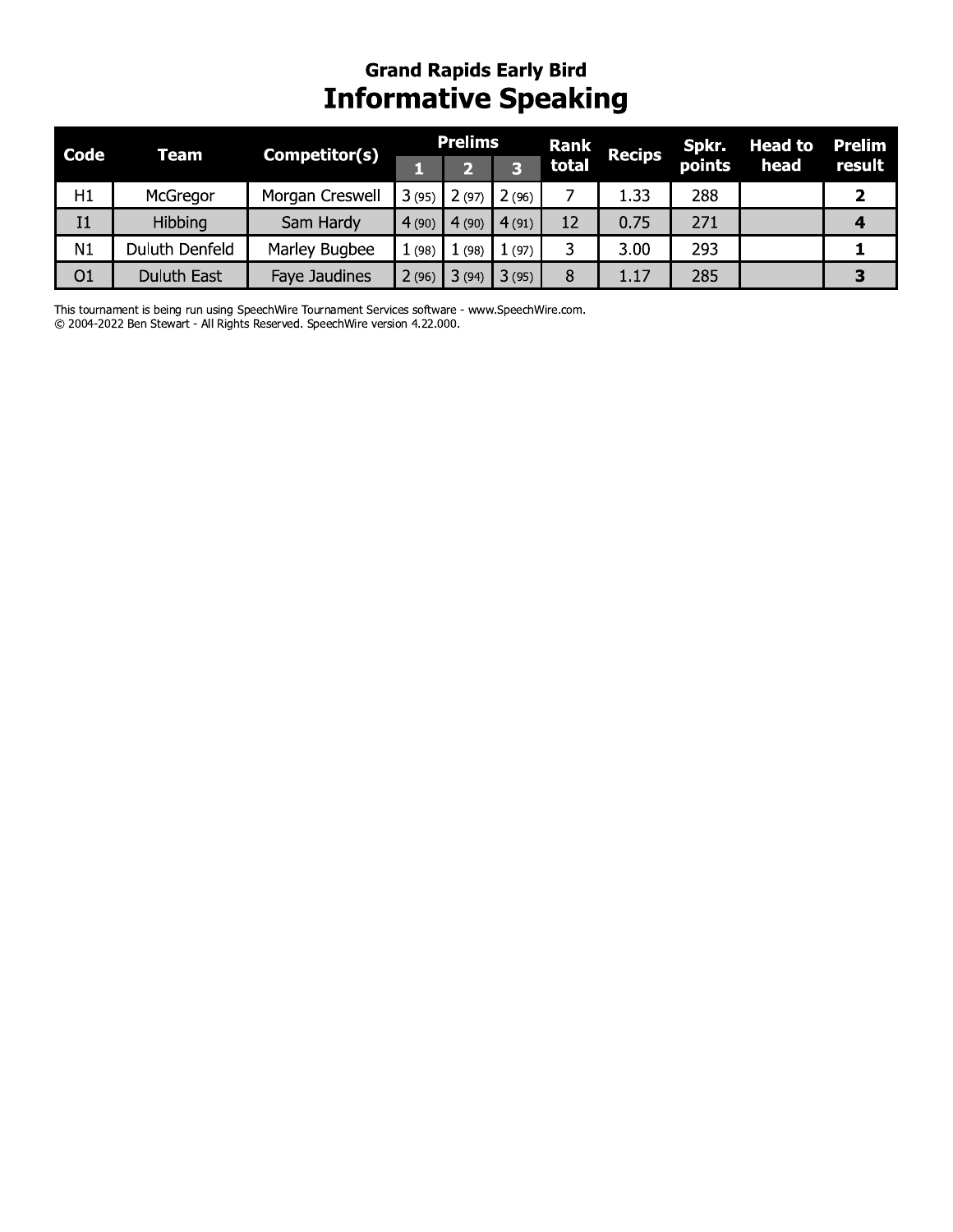## **Grand Rapids Early Bird Original Oratory**

| <b>Code</b>    | Team               | Competitor(s)            |       | <b>Prelims</b>  |       | <b>Rank</b> | Recips |        | Spkr. Head to | Prelim |
|----------------|--------------------|--------------------------|-------|-----------------|-------|-------------|--------|--------|---------------|--------|
|                |                    |                          |       |                 |       | total       |        | points | head          | result |
| E <sub>1</sub> | Rock Ridge HS      | Marian Louks             |       | $4(93)$ $4(93)$ | 4(93) | 12          | 0.75   | 279    |               | 4      |
| I <sub>1</sub> | Hibbing            | Zander Buroker           | 5(90) |                 |       |             | 0.20   | 90     |               | 5      |
| O <sub>1</sub> | Duluth East        | Anna Berry               | 2(96) | 2(95)           | (98)  |             | 2.00   | 289    |               | 2      |
| O <sub>2</sub> | <b>Duluth East</b> | Leila Hoeschen Ehrbright | 1(97) | (96)            | 2(96) | 4           | 2.50   | 289    |               |        |
| O <sub>3</sub> | <b>Duluth East</b> | Juniper Kelly-Swing      | 3(94) | 3(94)           | 3(94) | 9           | 1.00   | 282    |               | 3      |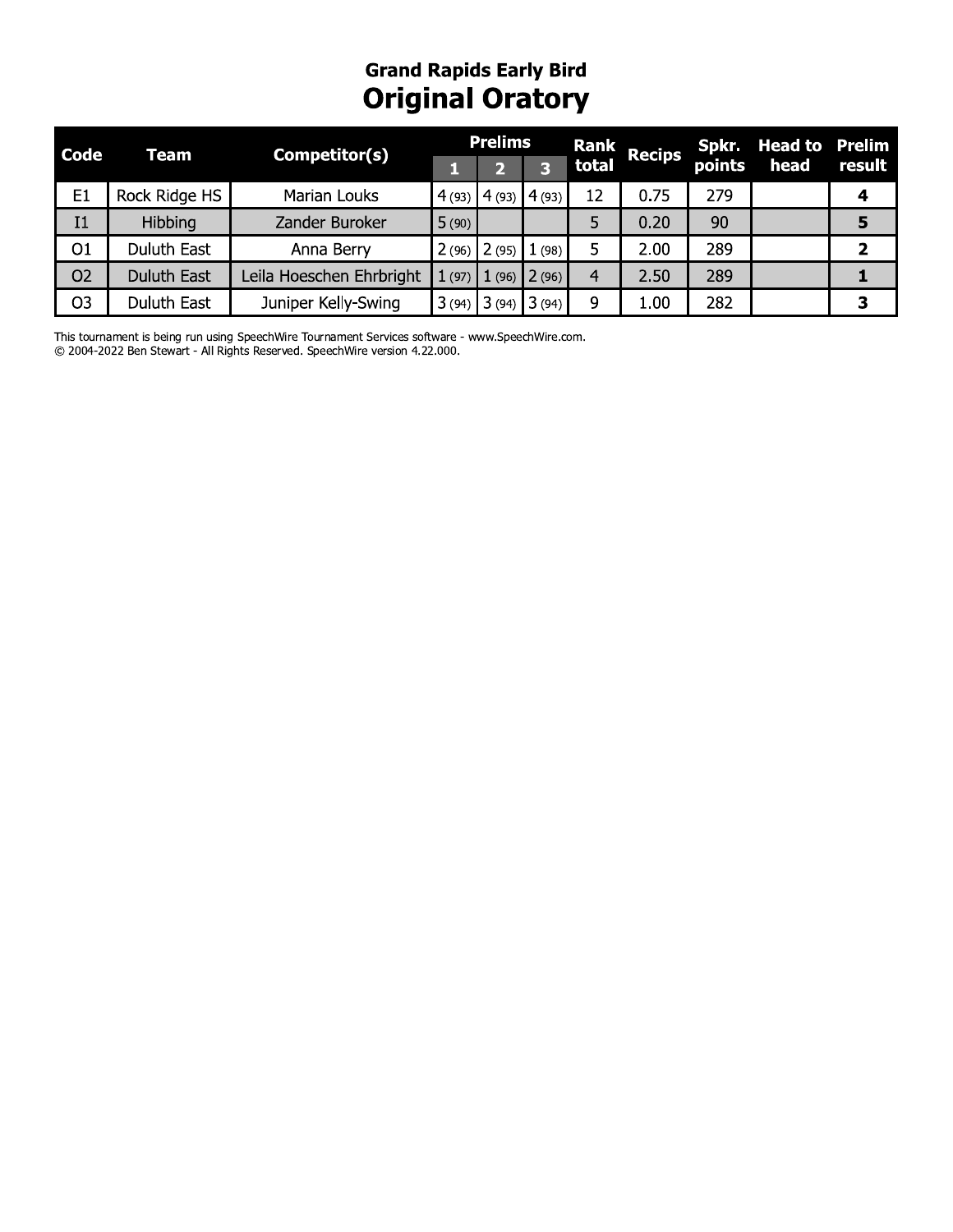### **Grand Rapids Early Bird Poetry Reading**

| <b>Code</b>    | <b>Team</b>    | Competitor(s)       |       | <b>Prelims</b> |        | <b>Rank</b>    | <b>Recips</b> | Spkr.  | <b>Head to</b> | <b>Prelim</b>           |
|----------------|----------------|---------------------|-------|----------------|--------|----------------|---------------|--------|----------------|-------------------------|
|                |                |                     | 1     | 2              | 3      | total          |               | points | head           | result                  |
| E <sub>1</sub> | Rock Ridge HS  | Dylan Celley        | 2(95) | 4(96)          | 1(98)  | $\overline{7}$ | 1.75          | 289    |                | 5                       |
| E2             | Rock Ridge HS  | <b>Marian Louks</b> | 2(95) | 1(95)          | 3(95)  | 6              | 1.83          | 285    |                | 4                       |
| L1             | Walker         | Sophia Landreville  | 2(97) | 2(98)          | 4(94)  | 8              | 1.25          | 289    |                | 6                       |
| L2             | Walker         | Tristan Damar       | 4(93) | 3(90)          | 4(95)  | 11             | 0.83          | 278    |                | 12                      |
| N1             | Duluth Denfeld | Madeline Watts      | 3(96) | 2(96)          | 3(97)  | 8              | 1.17          | 289    |                | 7                       |
| O <sub>1</sub> | Duluth East    | Grace Rubin         | 1(97) | 3(95)          | 1(100) | 5              | 2.33          | 292    |                | 3                       |
| O <sub>2</sub> | Duluth East    | Theodora Sas        | 3(93) | 4(94)          | 3(96)  | 10             | 0.92          | 283    |                | 11                      |
| O <sub>3</sub> | Duluth East    | Maria Freese        | 1(98) | 1(97)          | 2(97)  | 4              | 2.50          | 292    |                | $\overline{\mathbf{2}}$ |
| O <sub>4</sub> | Duluth East    | Joseph Warner       | 1(96) | 1(99)          | 1(98)  | 3              | 3.00          | 293    |                | 1                       |
| O <sub>5</sub> | Duluth East    | <b>Autum Kloss</b>  | 4(94) | 3(97)          | 2(99)  | 9              | 1.08          | 290    |                | 8                       |
| O <sub>6</sub> | Duluth East    | Claire Atella       | 5(90) | 4(87)          | 5(93)  | 14             | 0.65          | 270    |                | 13                      |
| O <sub>7</sub> | Duluth East    | Ella Abenth         | 4(92) | 2(93)          | 4(95)  | 10             | 1.00          | 280    |                | 10                      |
| O <sub>8</sub> | Duluth East    | Lila Kamben         | 3(94) | 5(95)          | 2(97)  | 10             | 1.03          | 286    |                | 9                       |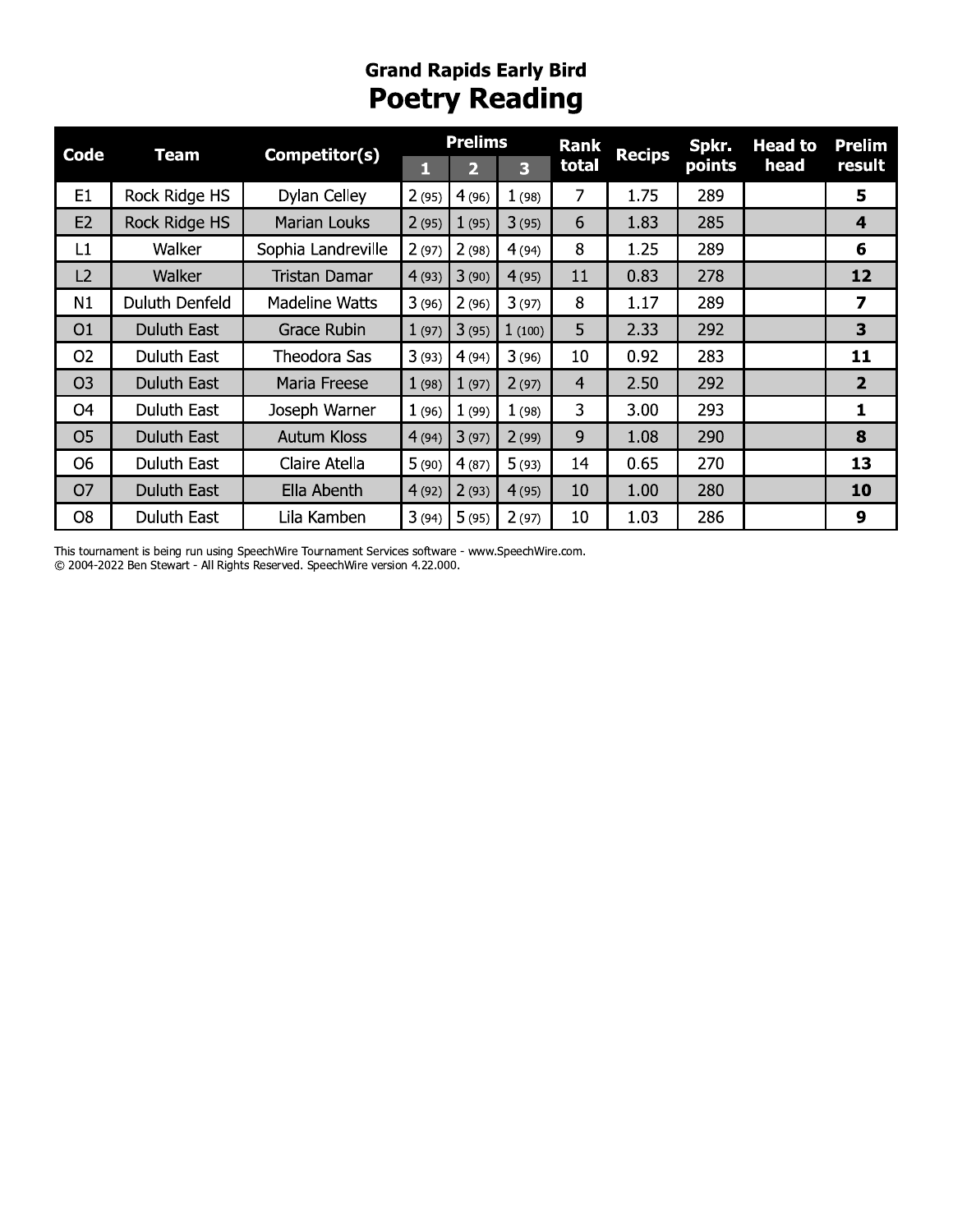# **Grand Rapids Early Bird Prose Reading**

| <b>Code</b>    | <b>Team</b>        | Competitor(s)   | <b>Prelims</b> |        |       | <b>Rank</b>    | <b>Recips</b> | Spkr.  | <b>Head to</b> | <b>Prelim</b>           |
|----------------|--------------------|-----------------|----------------|--------|-------|----------------|---------------|--------|----------------|-------------------------|
|                |                    |                 | 1              | 2      | 3     | total          |               | points | head           | result                  |
| K1             | Cass Lake-Bena     | Asher Erickson  | 4(92)          | 5(95)  | 5(91) | 14             | 0.65          | 278    |                | 9                       |
| L1             | Walker             | Elijah Cox      | 5(93)          | 4(93)  | 3(94) | 12             | 0.78          | 280    |                | 8                       |
| N1             | Duluth Denfeld     | Madeline Watts  | 2(96)          | 1(99)  | 1(96) | 4              | 2.50          | 291    |                | $\overline{2}$          |
| N2             | Duluth Denfeld     | Tessa Schauer   | 2(97)          | 1(100) | 1(99) | $\overline{4}$ | 2.50          | 296    |                | 1                       |
| N3             | Duluth Denfeld     | Lauryn Molitor  |                |        | 5(94) | 5              | 0.20          | 94     |                | 12                      |
| O1             | <b>Duluth East</b> | Ola Okoro       | 1(98)          | 2(97)  | 4(95) | $\overline{7}$ | 1.75          | 290    |                | $\overline{\mathbf{4}}$ |
| O <sub>2</sub> | Duluth East        | Hannah Deng     | 3(95)          | 3(97)  | 2(95) | 8              | 1.17          | 287    |                | 5                       |
| O <sub>3</sub> | <b>Duluth East</b> | Molly McNamee   | 4(94)          | 3(96)  | 2(98) | 9              | 1.08          | 288    |                | 6                       |
| O <sub>4</sub> | Duluth East        | Colleen Maloney | 5(92)          | 5(92)  | 4(93) | 14             | 0.65          | 277    |                | 10                      |
| O <sub>5</sub> | <b>Duluth East</b> | L. Rush         | 5(91)          | 5(90)  | 5(92) | 15             | 0.60          | 273    |                | 11                      |
| <b>O6</b>      | Duluth East        | Katie Higgins   | 1(97)          | 2(98)  | 3(96) | 6              | 1.83          | 291    |                | 3                       |
| O <sub>7</sub> | <b>Duluth East</b> | Rhees Cragun    | 3(95)          | 4(96)  | 5(90) | 12             | 0.78          | 281    |                | 7                       |